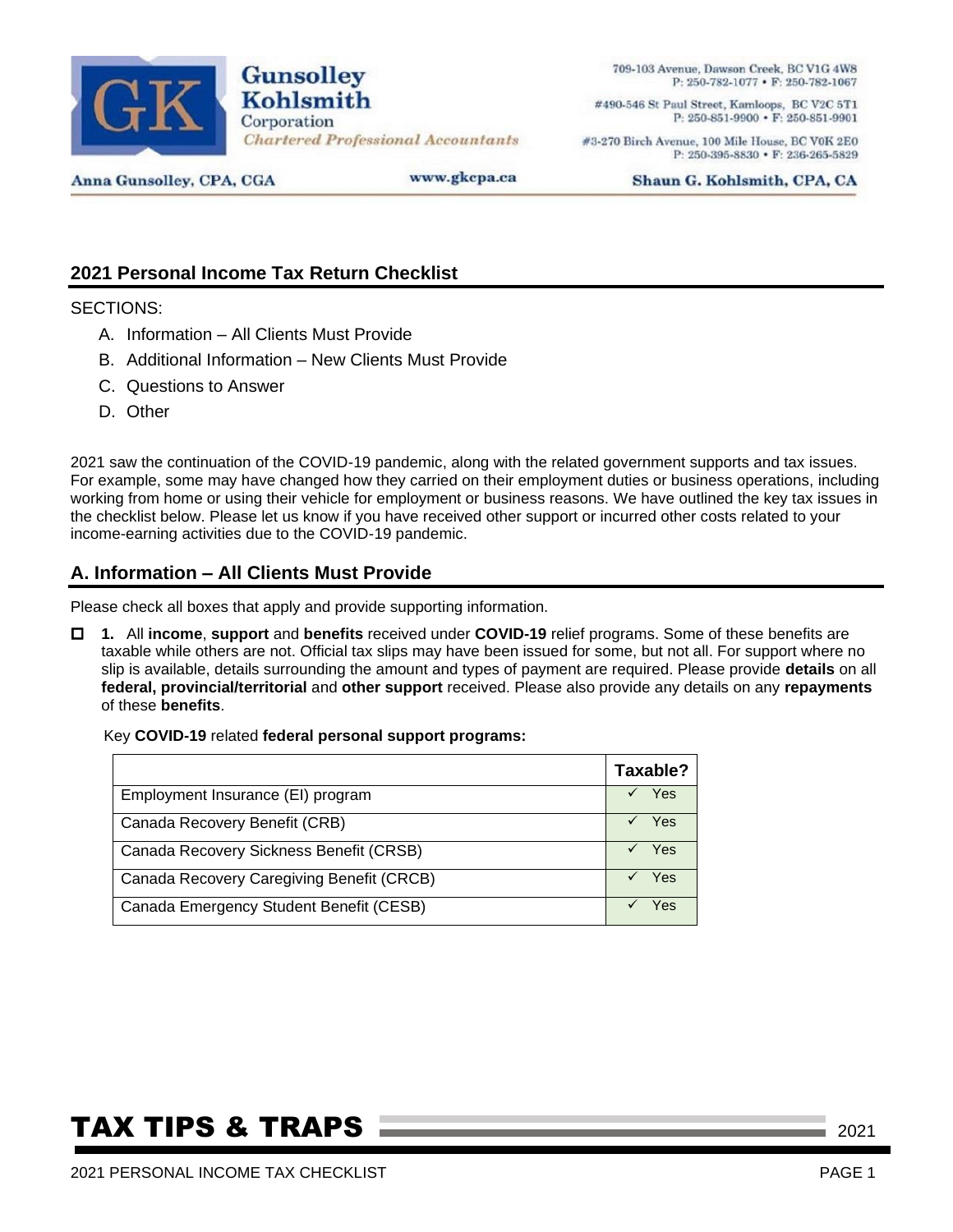Key **COVID-19** related **federal government support for business, rental** or **other income:**

|                                          | Taxable? |  |
|------------------------------------------|----------|--|
| Canada Emergency Wage Subsidy (CEWS)     | Yes      |  |
| Canada Emergency Rent Subsidy (CERS)     | Yes      |  |
| Canada Recovery Hiring Program (CRHP)    | Yes      |  |
| Canada Emergency Business Account (CEBA) | Yes*     |  |

\* The forgivable portion of the interest-free loan under the CEBA is taxable. Please provide the details.

As no slips are provided specific to these programs, please provide the amounts received and the period to which they relate.

- **2.** All **information slips**, such as: T3, T4, T4A, T4A(OAS), T4A(P), T4E, T4PS, T4RIF, T4RSP, T5, T10, T2200, T2202, T101, T1163, T1164, TL11A, B, C and D, T5003, T5007, T5008, T5013, T5018 (subcontractors) and corresponding provincial slips.
	- **3.** Details of **income** or receipts for which no T-slips have been received, in respect of items such as:
		- $\Box$  other employment income (including any severance or termination pay, retiring allowance, tips or gratuities received, details on stock option plans and Form T1212),
		- $\Box$  business, professional, partnership and rental income (including all amounts received from the sharing economy, such as AirBnB, VRBO, Uber, etc),
		- $\Box$  alimony, separation allowances, child maintenance (including divorce/separation agreement),
		- $\square$  pensions (certain pension income may be split between spouses),
		- $\Box$  interest income earned but not yet received (such as amounts from Canada savings bonds, deferred annuities, term deposits, treasury bills, mutual funds, strip bonds, compound interest bonds),
		- $\Box$  scholarships, fellowships and bursaries, and
		- $\Box$  any other income received (e.g. director fees, executor fees, etc).
	- **4.** Details of **other investments**, such as:
		- $\Box$  capital gains/losses realized (this may be obtained, in some circumstances, from your investment advisor)
		- $\Box$  real estate, or oil and gas investments including financial statements,
		- $\Box$  bitcoin or other cryptocurrency transactions, and
		- $\Box$  any other investments.
	- **5.** Details of **other expenses**, such as:
		- business, professional, investment and rental expenses (including capital purchases, such as vehicles and equipment, including the invoice or bill of sale), and
		- $\Box$  employment related expenses provide Form T2200, signed by your employer, as well as the invoices and receipts for required employment expenses. See item 6 for details on working from home.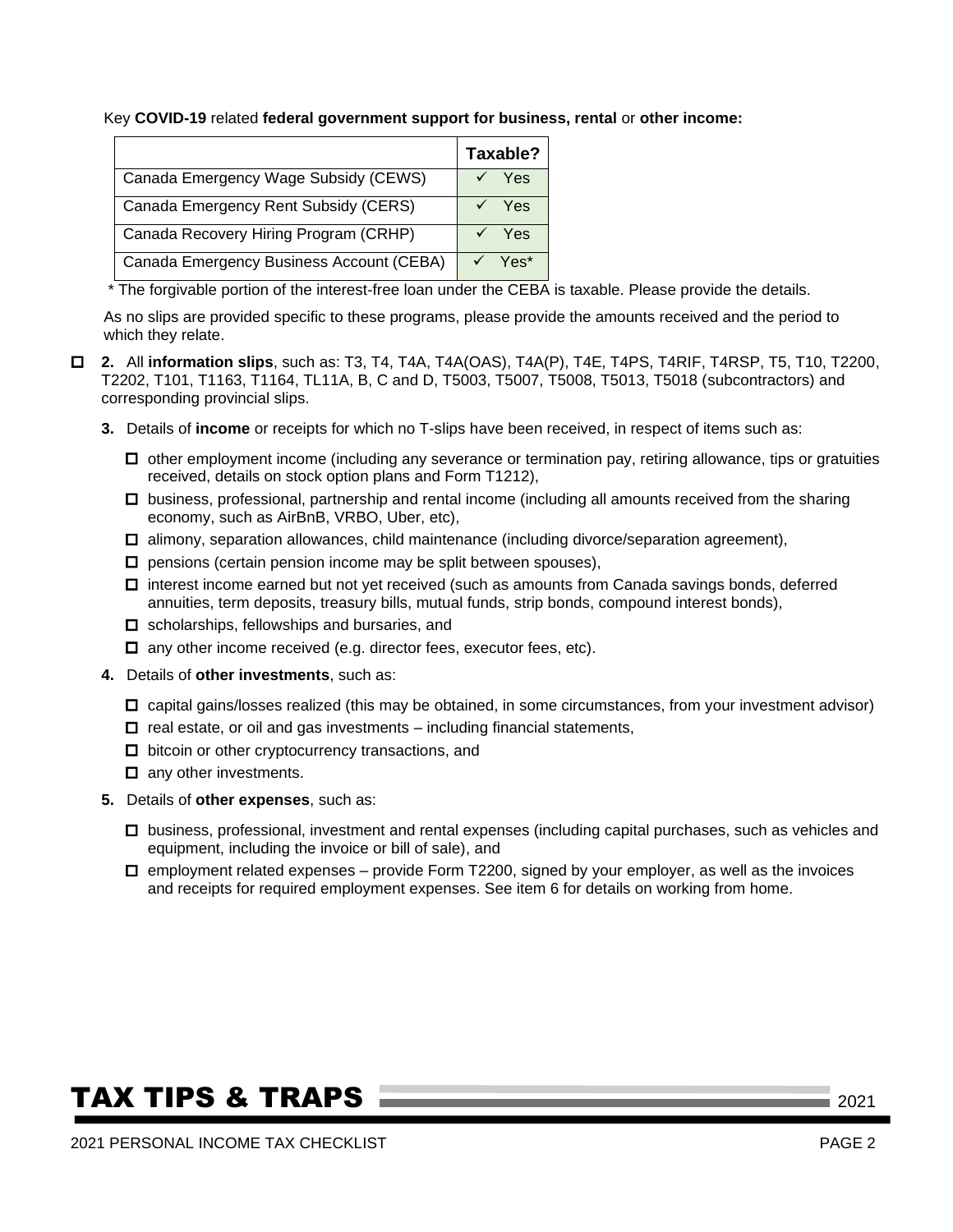#### **6.** Details related to **working from home**.

Due to the COVID-19 pandemic, many individuals worked from home during 2021. In some cases, a deduction may be available.

- $\Box$  Temporary flat rate method (simple) Employees that worked from home more than 50% of the time for at least four consecutive weeks due to COVID-19 and were not fully reimbursed for their expenses can claim \$2/day (to a \$500 maximum) that they worked from home in 2021. No employer certification is required to claim this amount. Please provide the number of days you worked from home if you met this test.
- $\Box$  Detailed method As an alternative, employees can claim based on actual expenses incurred. Like the temporary flat rate method, employees that worked from home more than 50% of the time for at least four consecutive weeks due to COVID-19 can access this deduction. Individuals can also access this deduction where they meet either of the following two tests:
	- the home was where the individual mainly (more than 50% of the time) did their work, or
	- the individual used the space exclusively to earn business/employment income, and used it on a regular and ongoing basis for meeting clients, customers or other people in respect of the business/ employment.

Employees must also provide a T2200 or T2200S from their employer.

If these tests are met, even for a portion of the year, a reasonable claim can be made.

To make a claim, please provide details on the portion of your home that was used as a workspace (e.g. approx. square footage of work space versus other space). If the space was not used exclusively for business/employment purposes, provide the approx. time it was used for business/employment purposes. Also, provide the period that you worked from home and met one of the above tests, and the expenses incurred that related to working from home. Such expenses include, for example, home internet access fees, rent, utilities and office supplies.

- **7.** Details and receipts for **other deductions and tax credits**, such as:
	- □ moving expenses (please advise us if you have, or may have, immigrated or emigrated to/from Canada),
	- $\Box$  child care expenses (if the services are provided by an individual, their SIN should be on the receipt),
	- $\Box$  alimony, separation allowances, child maintenance (including divorce/separation agreement),
	- $\Box$  adoption related expenses,
	- $\Box$  interest paid on qualifying student loans,
	- $\Box$  professional and union dues,
	- $\Box$  medical expenses for you, your spouse and any dependent persons,
	- $\Box$  charitable donations (including those to registered journalism organizations) and political contributions,
	- $\Box$  clergy residence deduction information (including Form T1223),
	- $\Box$  tuition fees for both full-time and part-time courses for you or a dependant including mandatory ancillary fees and Forms T2202, TL11A, B, C and D where applicable,
	- $\Box$  disability supports expenses (speech, sight, hearing, learning aids for impaired individuals and attendant care expenses),
	- $\Box$  mining tax credit expenses,
	- $\Box$  registered retirement savings plan and any other pension plan contributions and withdrawals (including withdrawals and repayments for the home buyers plan and lifelong learning plan),
	- $\Box$  film and video production expenditures eligible for a tax credit,
	- $\Box$  tools acquired by tradespersons and eligible apprentice mechanics,
	- $\square$  scientific research and experimental development expenses,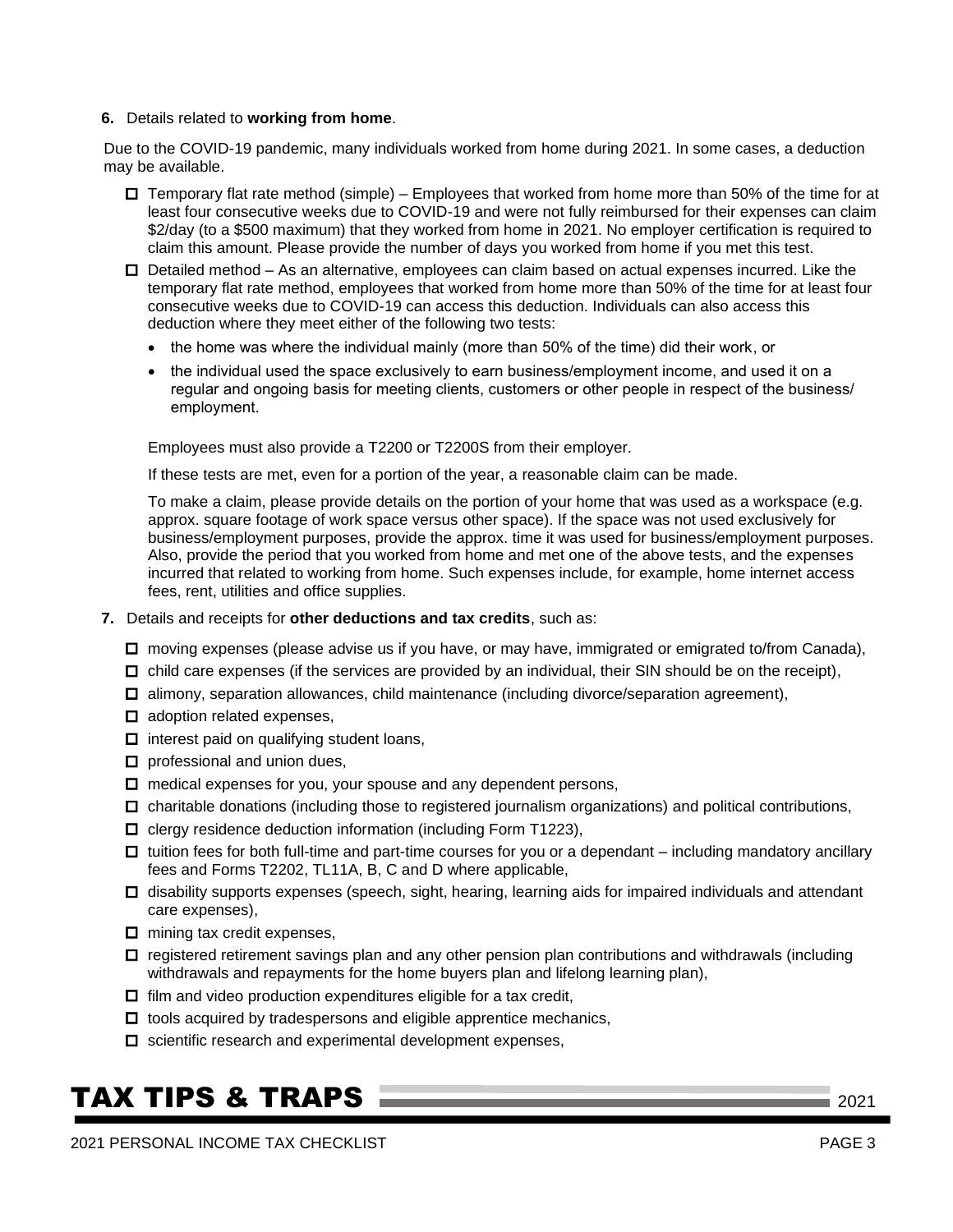- $\Box$  home accessibility tax credit certain expenditures (up to \$10,000) may be eligible for a tax credit if made in relation to a renovation or alteration of your home to enhance mobility or reduce the risk of harm for an individual who is either, eligible for the disability tax credit, or 65 years of age or older at December 31, 2021. Examples of eligible expenditures include amounts relating to wheelchair ramps, walk-in bathtubs, wheel-in showers and grab bars,
- $\Box$  eligible educator school supply tax credit if you are a teacher or early childhood educator, please provide receipts (up to \$1,000) for eligible school supplies purchased in the year. An eligible supply expense is an amount paid in the year for supplies used or consumed in the school or regulated childcare facility in the performance of your employment. Supplies include consumable goods such as construction paper, flashcards, items for science experiments, art supplies, stationary items, and durable goods limited to games, puzzles, books, containers and educational support software. Certain electronic devices such as calculators, digital timers, laptops (if none were made available by their employer) and other tools for remote learning would also be eligible. Please also provide a certification from your employer attesting to the eligible supplies expense,
- $\Box$  Canada training credit (CTC) a refundable tax credit may be available to reimburse up to half of eligible tuition and fees associated with work-related training for individuals aged 25 to 64 years old at the end of the year. Please provide details on tuition and other fees related to training. Amounts refunded through the CTC will not also be eligible for the tuition tax credit. To get the credit this year, you had to meet a number of conditions in the 2020 year, such as filing a tax return, being resident in Canada throughout the year, being 25 to 64 years at the end of year, having at least \$10,100 from maternity/paternity benefits or working income and having net income that does not exceed \$150,473, and
- $\Box$  digital news subscription tax credit a 15% non-refundable tax credit based on up to \$500 of amounts paid for a qualifying digital news subscription (to access content that is primarily written news) will qualify for this credit.
- **8.** Details on the **disposition of your principal residence or other real property**. Please provide: proceeds of disposition, a description of the property, and the year the property was acquired. If disposing of other real property, please provide the cost of the property in addition to the requirements listed above. This is required even if there is no gain on the disposition of the property.

In addition, please indicate if you have a change-in-use of your property. This could include, for example, converting some or all of your principal residence into an income earning property, such as a rental suite. It could also include converting a property used for short-term rentals, such as AirBnB or VRBO, to long-term rentals.

- **9.** Name, address, date of birth, social insurance number (SIN), and province of **residence** on December 31, 2021, if changed in the current year.
- **10. Personal status**  single, married, common-law, separated, divorced or widowed. If there has been a status change in the year, please provide the date of the change.
- **11.** List of **dependants/children** including their income, birth date, and SIN.
- **12.** Details regarding residence in a prescribed area which qualifies for the **northern residents deduction.**
- **13.** Details on 2021 income tax **instalments** or payments of tax.
- **14. 2020 notice of assessment/reassessment** and any other correspondence from CRA (including correspondence received after the filing of this personal tax return).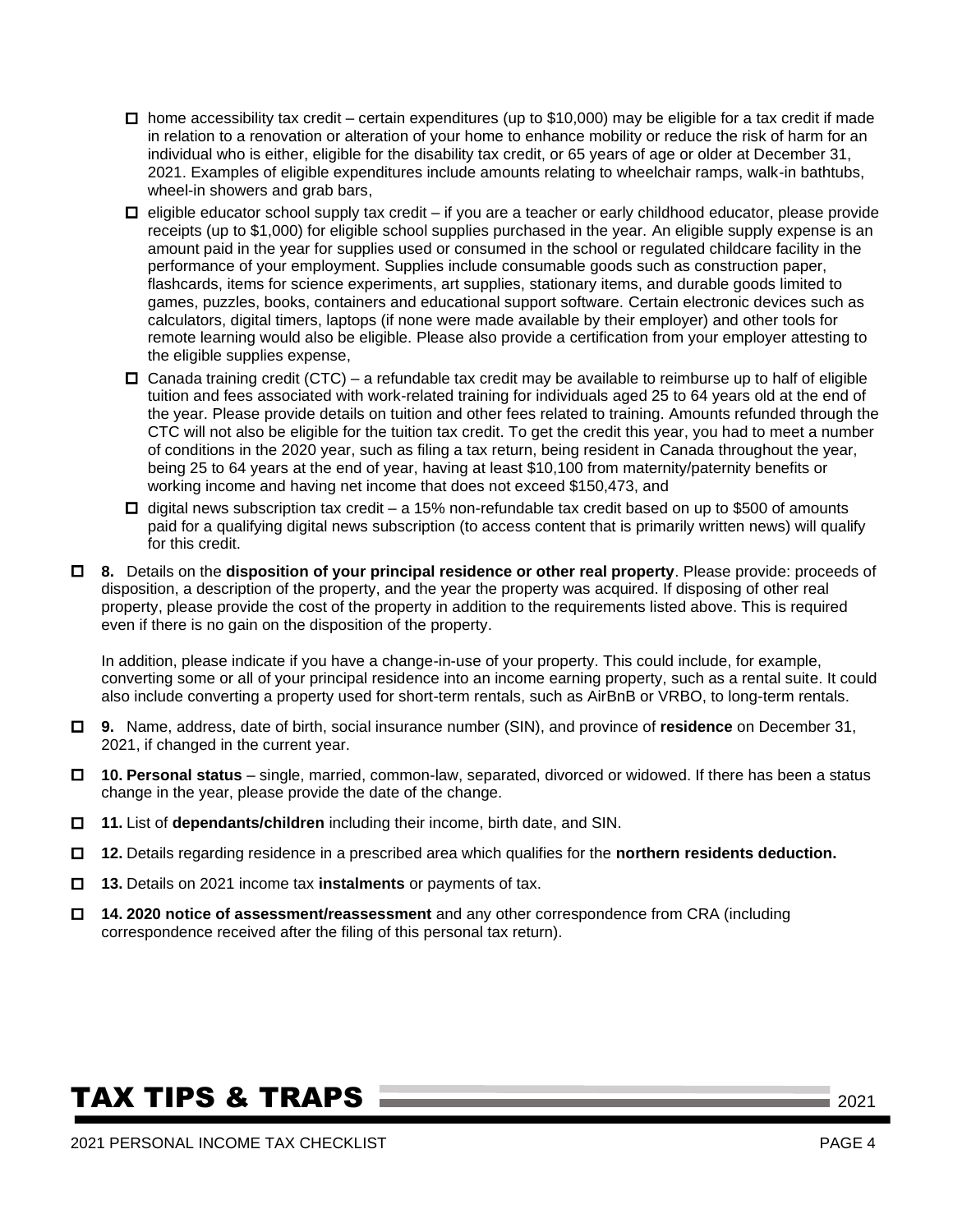**15.** Details of **foreign property** owned at any time in 2021 including cash, stocks, digital currency (such as Bitcoin), trusts, partnerships, real estate, tangible and intangible property, contingent interests, convertible property, etc. Required details include: description of the property, related country, maximum cost in the year, cost at year-end, income, and capital gain/loss for each particular property.

For property held in an account with a Canadian securities dealer or Canadian trust company, please provide the country for each investment, fair market value of the investments at each month-end, income or loss on the property, and gain/loss on disposition of the property.

- **16.** Details of **income** from, or **distributions** to, **foreign entities** such as foreign affiliates and trusts.
- **17.** Copy of any **foreign tax returns** filed and any associated tax assessments.
- **18.** If we are not preparing your **spouse or common-law partner's personal tax return**, please provide their return for review and tax planning.
- **19. Internet business activities** If you have business, professional, farming or fishing income, please indicate whether you have Internet business activities. According to CRA, Internet business activities include any activity where you earn income from your webpages, websites or Apps. Information only webpages and websites like directories or ads will not generally trigger this information requirement.

If you have Internet business activities, please provide:

- the number and address of webpages or websites that your business generates income from. If you have more than 5, provide the 5 that generate the most income, and
- the percentage of income generated from the Internet (if you do not know the exact percentage, provide an estimate).

#### **B. Questions to Answer**

If yes, please provide details.

- **1.** Did you receive interest, dividends, or benefits from a business in which a relative is a key party (in terms of **Y/N** ownership or involvement)?
- **2.** Are you a U.S. citizen, Green Card Holder, or were you, or your parents born in the United States? You may **Y/N** have U.S. filing obligations.
- **3.** Are you an indigenous person? Special tax rules may apply. **Y/N**
- **4.** Are you or any of your dependants disabled? If so, provide Form T2201, Disability Tax Credit Certificate. The **Y/N** transfer rules allow claims for certain dependent relatives. In addition, are you, or would you like to provide support to a disabled person? Tax planning opportunities may be available, such as establishing a registered disability savings plan.

Persons with disabilities may also receive tax relief for the cost of disability supports (e.g. sign language services, talking textbooks, etc.) incurred for the purpose of employment or education. If you or your dependents are disabled but do not have a Form T2201, please provide details so we can explore whether you are eligible for special credits or benefits.

- **5.** Are you the caregiver for any infirm family members? Did you provide in-home care for an infirm dependent **Y/N** relative?
- **6.** If you have children up to the age of 17, have you received the Canada child benefit (CCB)? **Y/N**